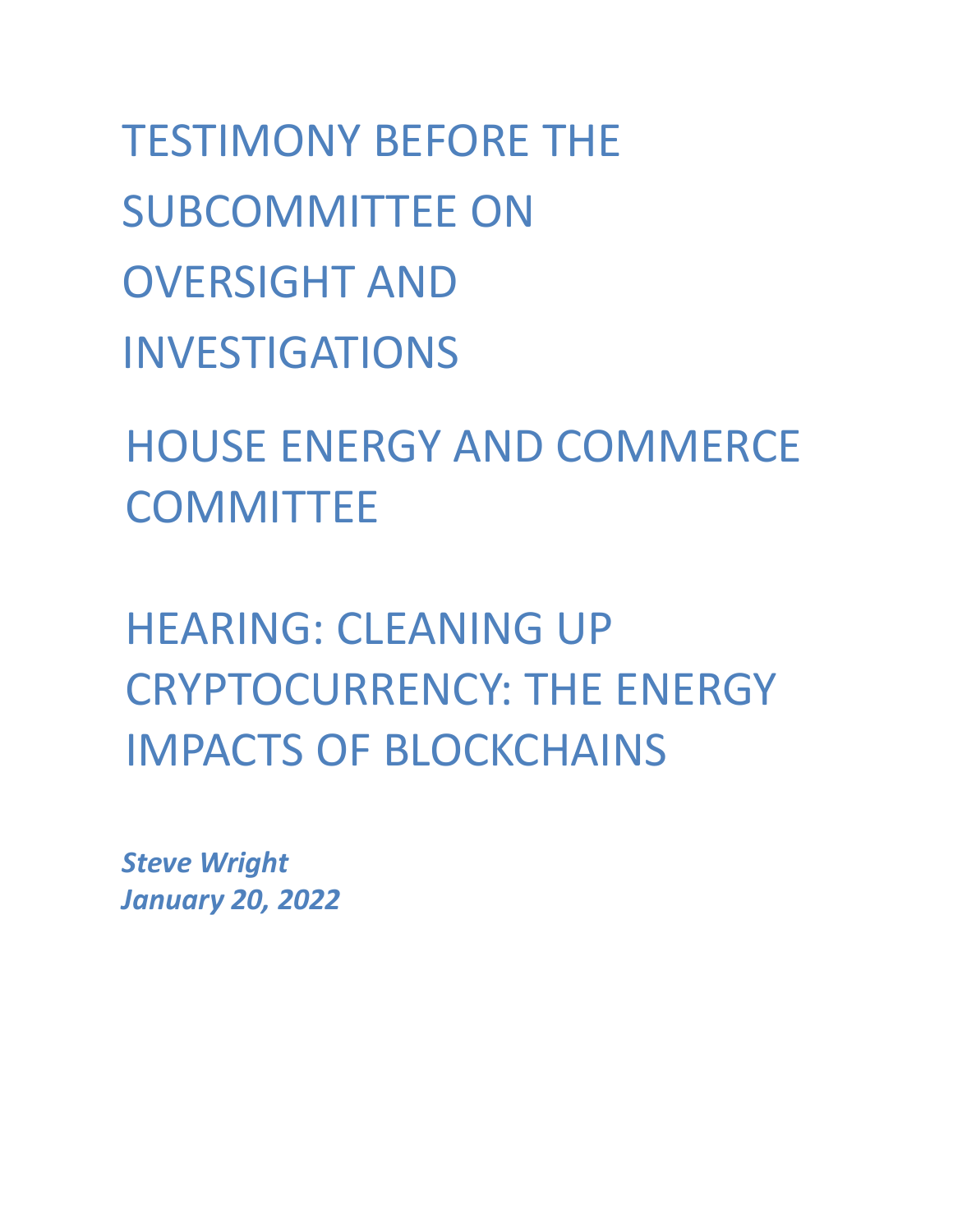## Introduction

Chair DeGette, Ranking Member Griffith, Chairman Pallone, and Ranking Member McMorris-Rodgers, members of the Subcommittee.

Thank you for the invitation to participate in today's hearing. My name is Steve Wright. I am a former CEO of Chelan County Washington Public Utility District and the Bonneville Power Administration as well as a former Board member of the American Public Power Association and the Alliance to Save Energy. BPA is a federal agency that operates roughly 75% of the high voltage transmission and markets  $1/3$  the electric generation in the Pacific Northwest. Chelan owns and operates 1100 aMW of hydropower and serves roughly 50,000 customers with 200 aMW of load. Chelan is customerowned, has some of the lowest electric rates in the country and has built an extensive high-speed internet system available to approximately 75% of residences in the county.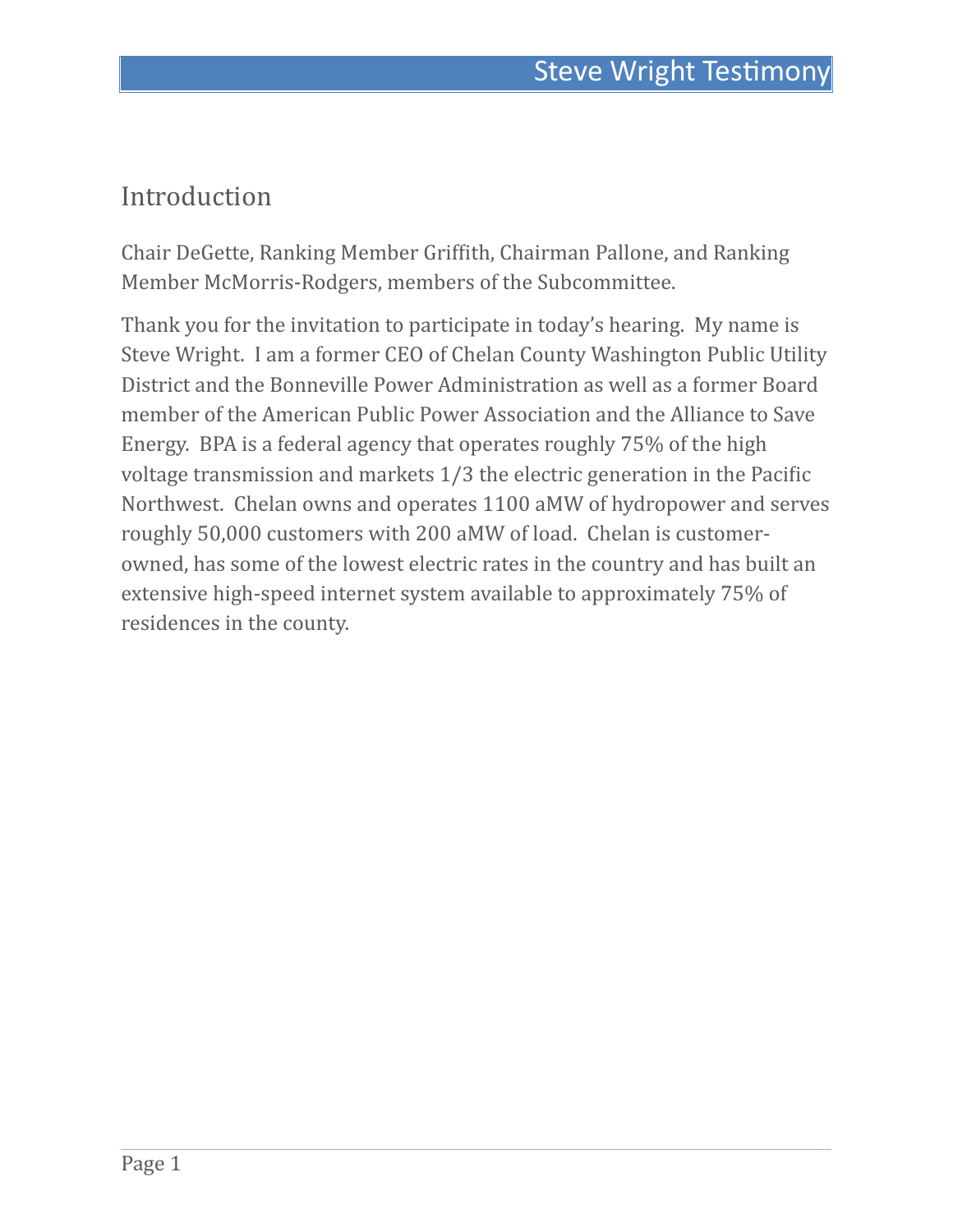# Early Engagement with Crypto Miners

Around 2014 Chelan PUD began to notice cryptocurrency miners establishing a presence in the Chelan service territory. These were small operations operating out of shipping containers, vacant small businesses, and residential properties. The load was substantially greater than normal for those locations creating risk for distribution and transmission operations. Chelan's systems in residential and commercial areas, like most around the country, are not designed for intensive 24-hour a day operations. We experienced a significant increase in miners asking where there was adequate transmission and distribution capacity to locate. In some cases, Chelan would discover that mining operations had been established without staff knowledge. This would become obvious due to dramatic increases in bills and unusual failures of distribution infrastructure.

When we asked why miners were coming to Chelan County, we generally heard two answers: (1) low electric rates and (2) availability of high-speed internet.

Human health and safety issues were among the issues that led to temporary moratoriums on new connections in 2014 (December) and again in 2018. Two cases in particular provide relevant examples. In one instance overloaded distribution infrastructure led to a fire in a vacant lot bordered by residential dwellings. Fortunately, the fire was near a fire station and did not lead to property damage. This was particularly disturbing because we live in a high fire risk area. Second, a unit in an apartment complex was filled with mining machines without knowledge of the PUD or the apartment owner creating a severe fire risk due to potentially overloaded wires. The mining operation was operated remotely.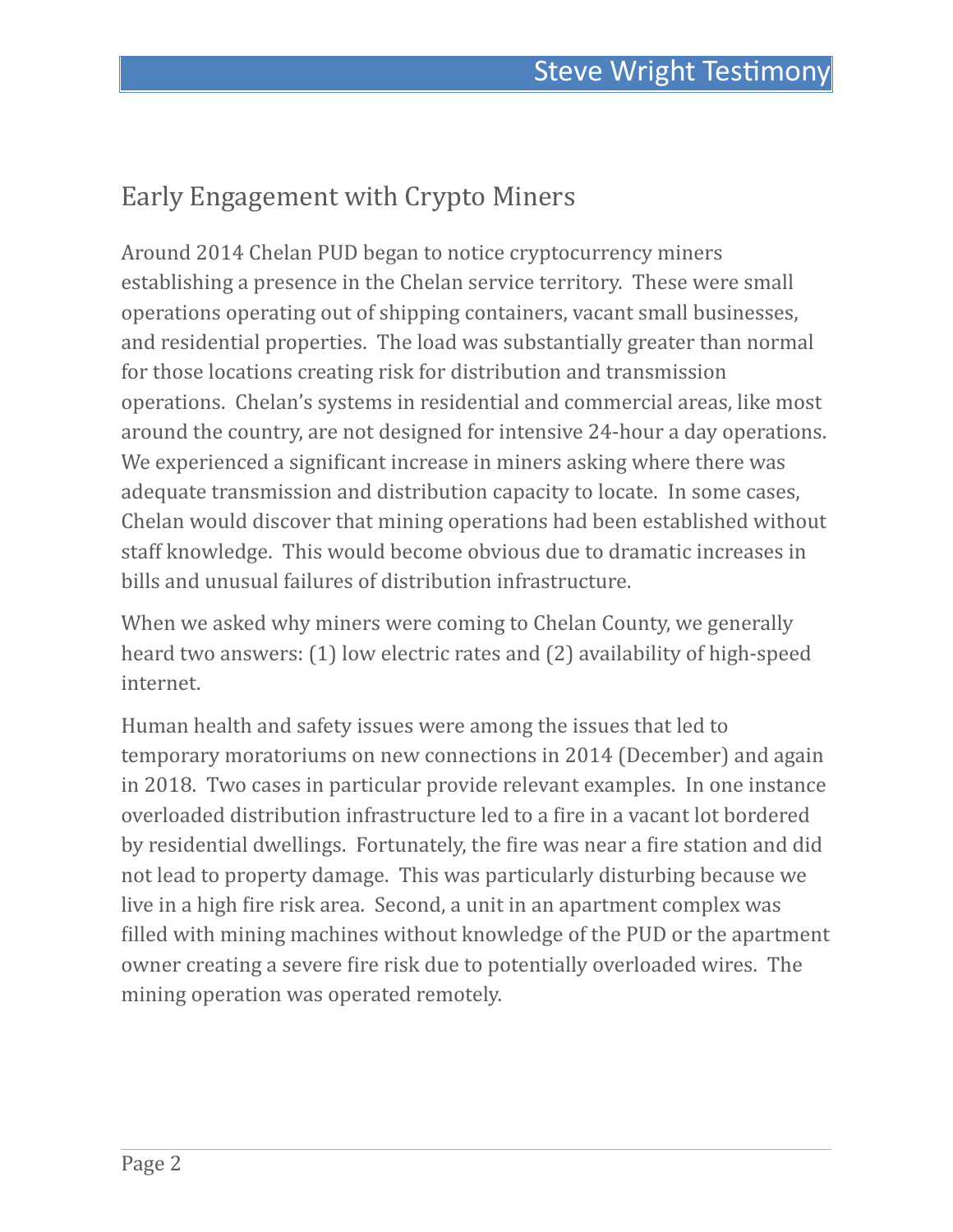Chelan began to discuss issues associated with cryptocurrency mining in public meetings. We used this as an opportunity to inform the community and educate ourselves. As part of this effort, Chelan hosted public discussions about the underlying business model of cryptocurrency production. Unfortunately, this appeared to leave most customer-owners more perplexed than satisfied.

In late 2015 a large aluminum plant in our county curtailed operations leading to interest in supporting economic development. But while not unanimous, we heard substantial reservations from our community about supporting cryptocurrency mining due to a variety of factors:

- Stranded asset risk, due to the portability of the mining machines, which could be borne by the PUD's customer-owners
- Relatively low number of local jobs per unit of electricity consumed
- Uncertain tax benefit that appeared modest relative to the electric system cost/risk
- Frustration with the lack of regard for local health and safety risk by some miners
- Interest in potential uses for blockchain technology applications, while also concern about whether cryptocurrency is being used for nefarious purposes
- Questions regarding how future government regulation would impact the sustainability of the cryptocurrency business model
- Ouestions regarding whether cryptocurrency mining represented the highest and best use of hydropower as we transition to carbon emission reduction strategies

Around 2016 we began to receive service requests for larger mining operations that would use potentially tens to hundreds of MW per location.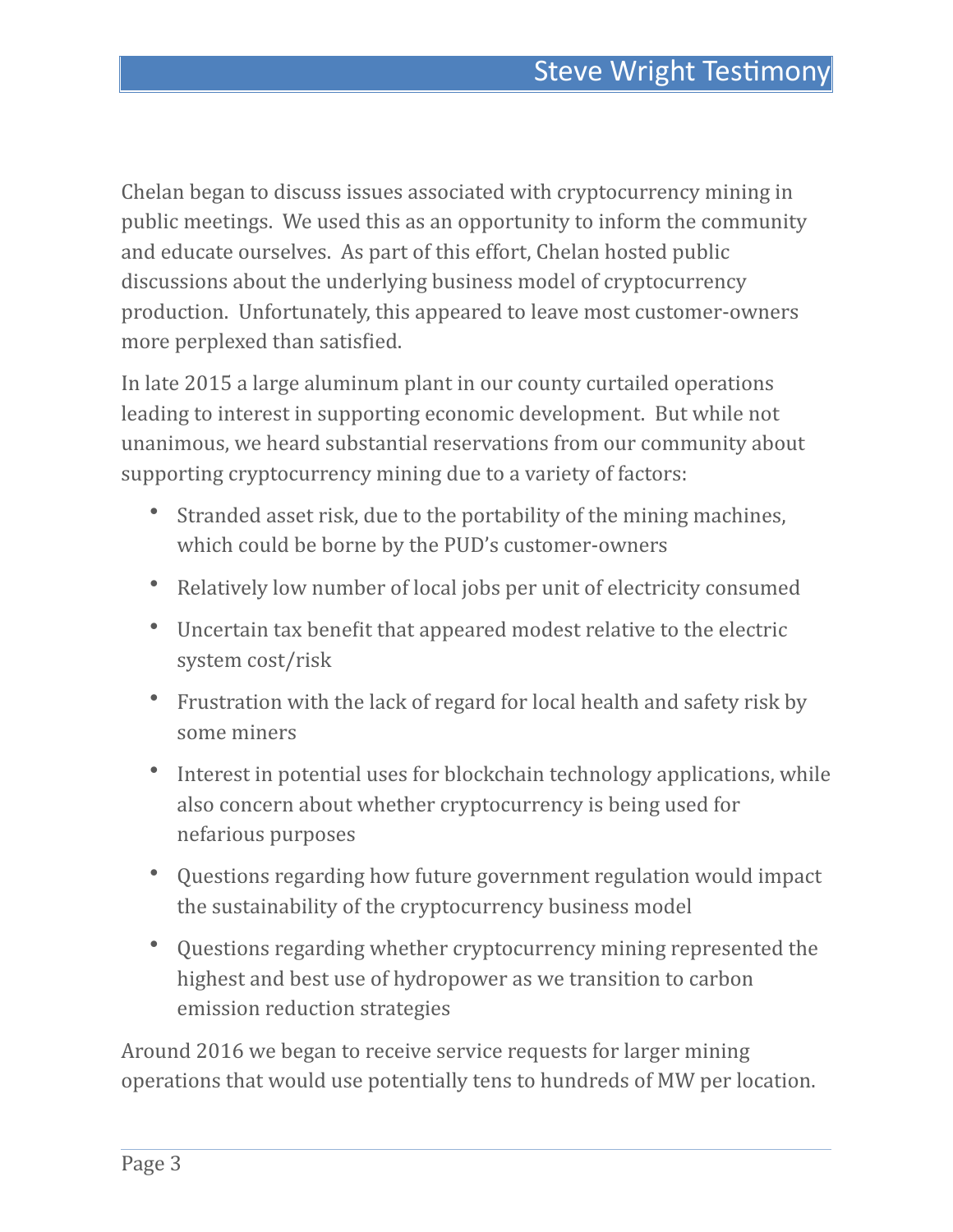It appeared the total could double or possibly be many multiples of the total loads in Chelan County. This appeared to be the result of quick gains early adopters experienced and the increased computing power required over time to solve Bitcoin equations per the protocols established when Bitcoin was created. There was also a dramatic increase in the value of Bitcoin from roughly the \$1000 range up to \$19,000 in late  $2017$  with substantial volatility in between. Operations of this size could only locate through an application for service to the PUD. Chelan did a substantial amount of work to identify where service for this magnitude of load was even feasible given the way our transmission system operates. Loads of this magnitude would also require a newly developed strategy for procuring electricity as Chelan does not maintain an off-the-shelf inventory of this magnitude.

The PUD has the obligation to serve within its service territory. The only means available to manage the risk of these dramatic and potentially volatile load increases is through rates. Based on public comment and the evolution of the mining industry toward larger loads Chelan was in practically a continuous ratemaking environment from 2016-2018. Chelan used cost of service based ratemaking taking into account risk, based on the Washington state statutory standard that requires rates must be fair, reasonable and not unduly discriminatory. Chelan rates are developed through a public process based on Public Utilities Regulatory Policy Act requirements. Over 35 public meetings were held on cryptocurrency education, policies, and ratemaking between 2015-2018.

There were four elements that made mining unique compared against other loads:

1. Each mining machine is small, roughly the size of a shoebox. This translates into capability to fit into lots of different sized spaces that uses up available capacity in the transmission and distribution system.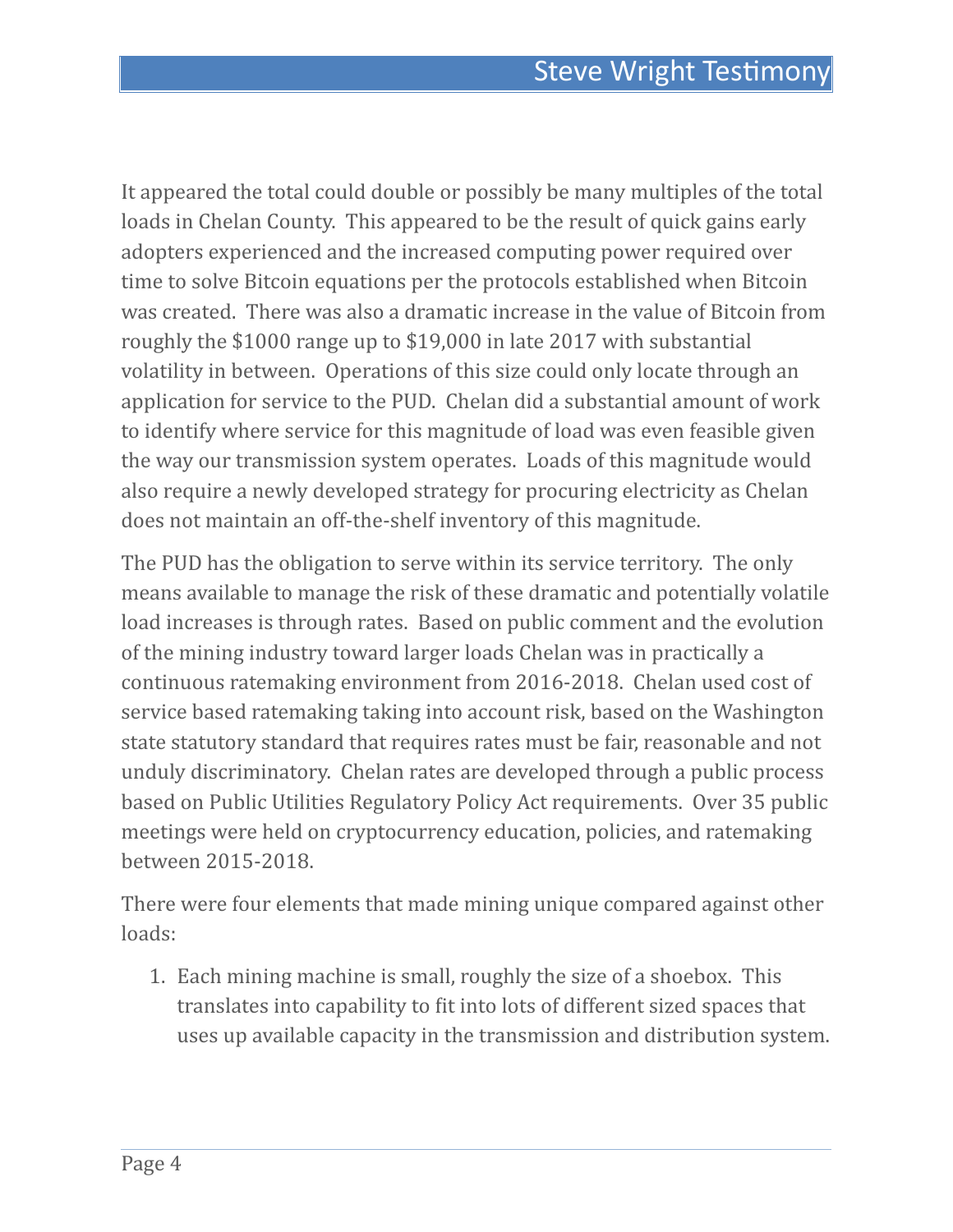- 2. The energy use intensity index is very high. EUI for cryptocurrency miners was frequently more than 500 kWh/sq ft/yr versus a typical grocery store at less than 50 kWh/sq ft/yr.
- 3. Small mining machines also translates into easy portability that can move on short notice for many reasons. This is challenging when the electric infrastructure necessary for service is generally associated with long-life, capital-intensive assets
- 4. Cryptocurrency prices are volatile leading to substantial risk that operations will fluctuate up or down or even operate and then leave town.

The rates that were adopted address the unusual risks to an electric power system associated with cryptocurrency mining. The new schedule 36, specifically designed to apply to cryptocurrency mining loads of any size includes:

- Upfront payment to avoid stranded asset risk for transmission and distribution capital as the influx of cryptocurrency mining was driving system expansion that may not be recovered over time through rates
- Market rate based on forecasted electricity market index prices
- Pricing for risks such as electric market price volatility leading to a disconnect between established rates and timing of bill collection, bond rating due to single industry concentration, value of green power premiums and others

In December 2018 Chelan completed the ratemaking process, and the PUD Board adopted the rate.

During the public comment process, we heard some interest in the concept of modulating cryptocurrency production loads in order to reduce the rate. Modulating loads based on value to the power system, a form of demand response, would have value to the power system. There are various values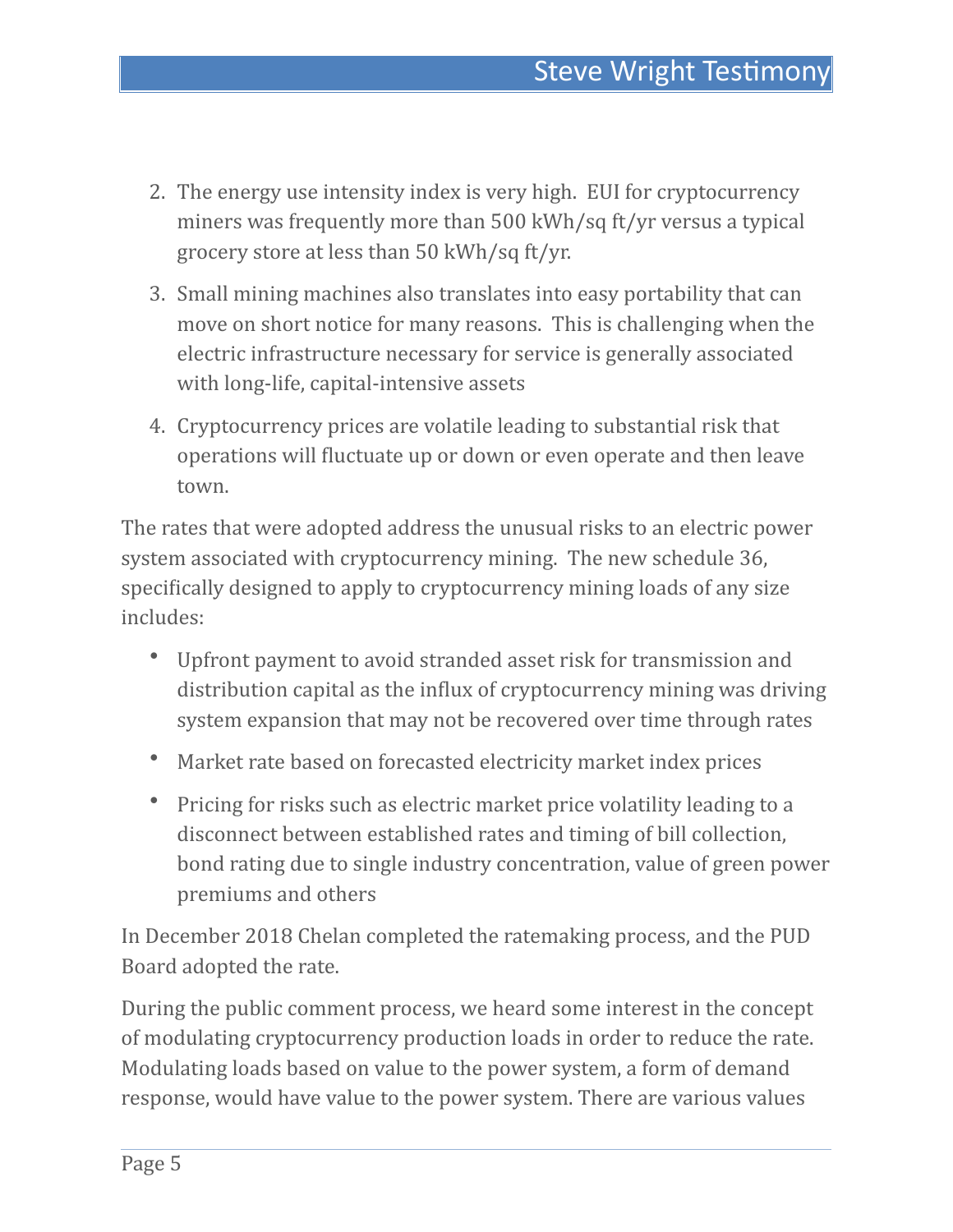associated with different timeframes beginning at 4 seconds, then 5 minutes, hourly, daily, weekly, monthly, or seasonal based on what generation can be displaced. This would require special metering, which is becoming more common, a new rate schedule based on commitments the miner is willing to make in advance and access to wholesale power markets that value these characteristics. Chelan did not however receive inquiries that led to serious discussions about how to make such an arrangement work. We heard that a problem with this approach is the relatively short timeframe for amortizing mining machines (5 years or less) making it difficult for miners to commit to not operating for periods of time. It would also have been challenging to implement a modulation option due to the lack of an organized market in the Pacific Northwest that transparently values modulation characteristics. Such a market would help better determine benefits and risks that could be allocated between the utility and the cryptocurrency miner. Cryptocurrency load modulation is an area though that deserves further discussion.

At the time the rate was adopted we were not sure whether it would create price certainty that would lead to flourishing cryptocurrency mining in our area or prices that would be unattractive. It appears the latter has occurred. Chelan now has less than 9 MW of cryptocurrency mining operating on our system.

## Update

Since 2018 there have been three relevant events. In 2019 Washington state adopted the Clean Energy Transformation Act establishing very aggressive requirements for clean energy deployment and eliminating the use of coal generation by 2025. This has increased the value of carbon-free resources like hydropower while decreasing the value of fossil fuel generation. There is some evidence this has moved cryptocurrency miners away from hydropower.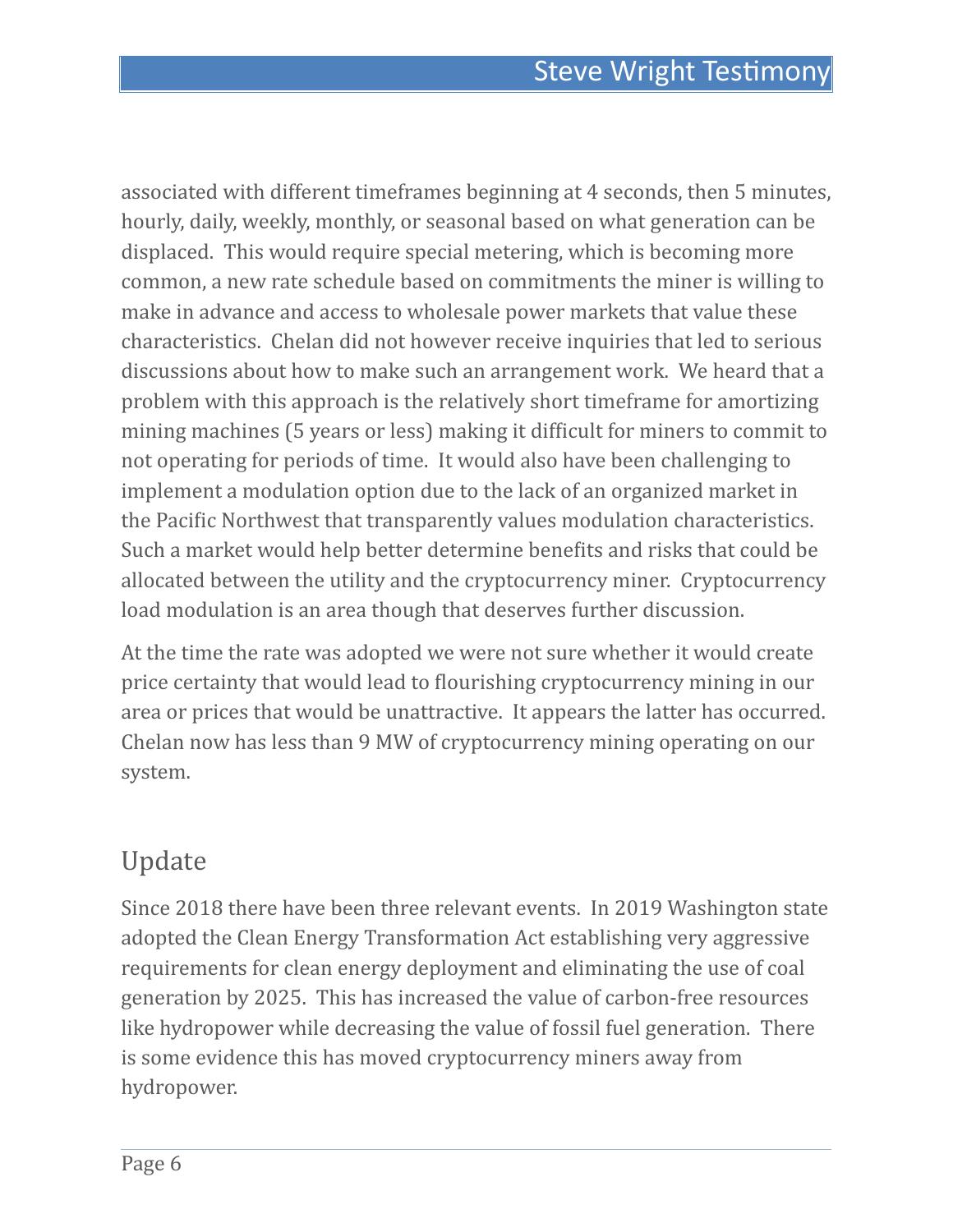There has been increasing interest in recent years from data server farms to locate in central Washington. Although similar in nature, data server farms appear to have a different business model than cryptocurrency miners that is more long-term focused based on our experience. It may be that the large data server companies have watched the community response to cryptocurrency production. We are seeing data server applicants more willing to acknowledge and address the cost/risk profile for an electric power system (transmission, distribution and clean generation) with a longterm approach that limits risks for local communities of data server expansion.

From a customer satisfaction perspective, the vast majority of Chelan's customers have been supportive of the PUD's approach to cryptocurrency mining loads. Achieving high customer satisfaction is the primary objective for a consumer-owned utility. The result has been maintaining low rates for existing customers, experiencing growth that can be managed, seeing other more attractive economic development opportunities appear while avoiding unusual reliability and safety issues.

#### BULK POWER SYSTEM ISSUES

The following observations are offered regarding the impacts of cryptocurrency production on the bulk power system based on Chelan's experience.

- Accomplishing the clean energy transition in an affordable and reliable manner drives decision-making in the electric industry today, especially on the west coast. So, the key issues regarding crypto production impacts on the bulk power system are assessed in light of carbon emissions reductions strategies.
- Cryptocurrency production can be accomplished in different ways that have dramatically different electricity usage per coin produced. For example, it is reported that the proof of work approach requires more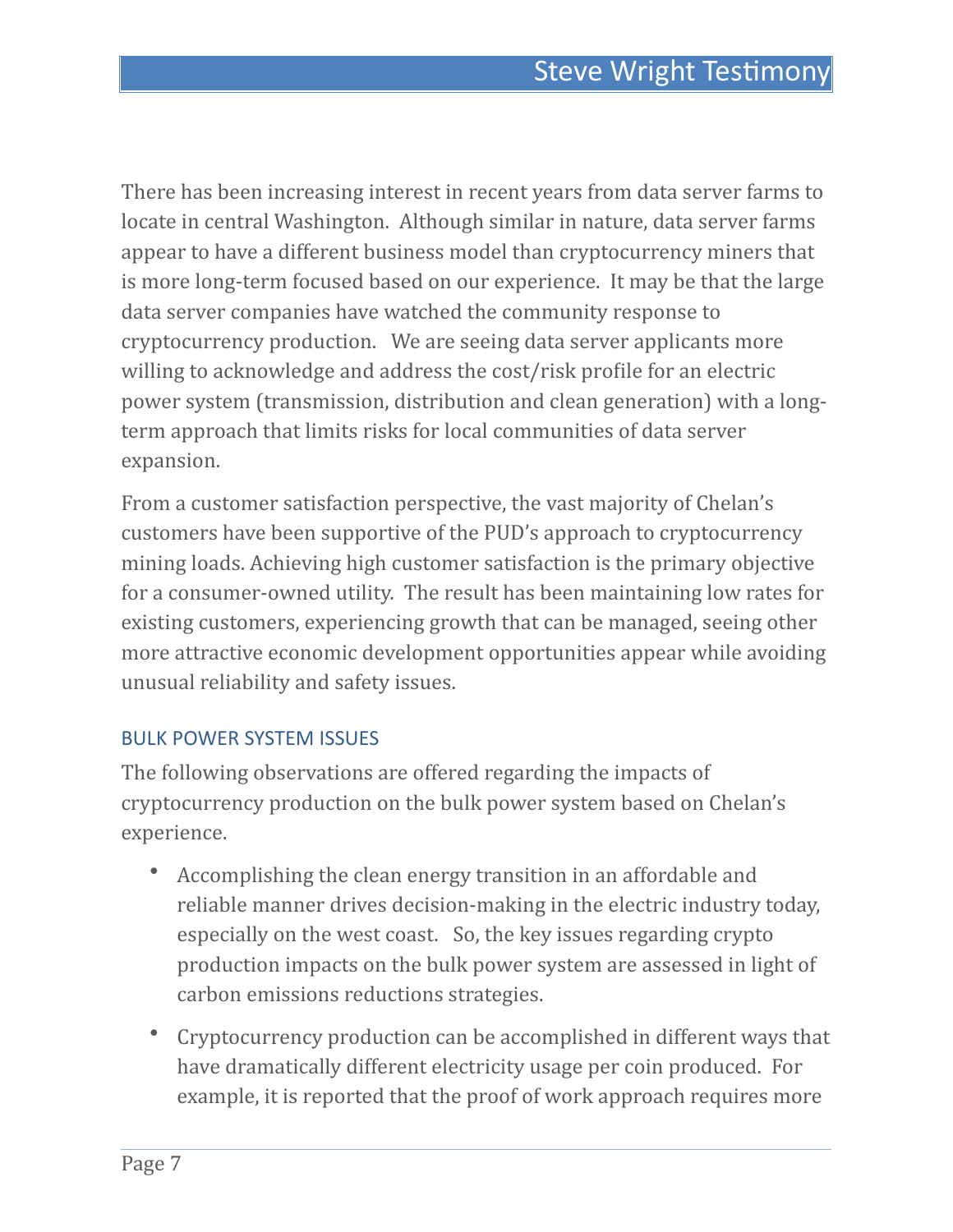than an order of magnitude more energy per coin produced than proof of stake. Given the national commitment and substantial utility funding dedicated to energy efficiency for economic and environmental reasons, there is merit in considering mechanisms to assure cryptocurrency production is encouraged toward efficient outcomes as early as possible. Even efficient levels of crypto production represent potential significant additions of load that will require new clean generation.

- Clean energy resources are gaining value in electricity markets while carbon-emitting generation is losing value. Because electricity costs appear to be the primary component of overall cryptocurrency production costs, this is likely to push crypto production, which is very portable, toward fossil-fired resources in at least the near term.
- The ability to modulate cryptocurrency production and load has been discussed as a potential value particularly in a system that is increasingly reliant on variable output electricity resources. There is potentially large value in modulating load (increasing or decreasing electricity usage based on electricity supply/demand within a market) from the 4 second to hourly, daily, seasonal, or even annual timeframes. Chelan did not receive serious offers to modulate which may be related to the reportedly short amortization period of the mining machines. Organized wholesale power markets that transparently value demand response would make load modulation a more feasible alternative. But load modulation is an intriguing form of demand response that could add value to bulk power system operations.
- The portability of cryptocurrency operations could be a benefit in terms of locating operations based on underutilized transmission and distribution capacity availability as long as it does not crowd out all other opportunities for serving load growth. However, with the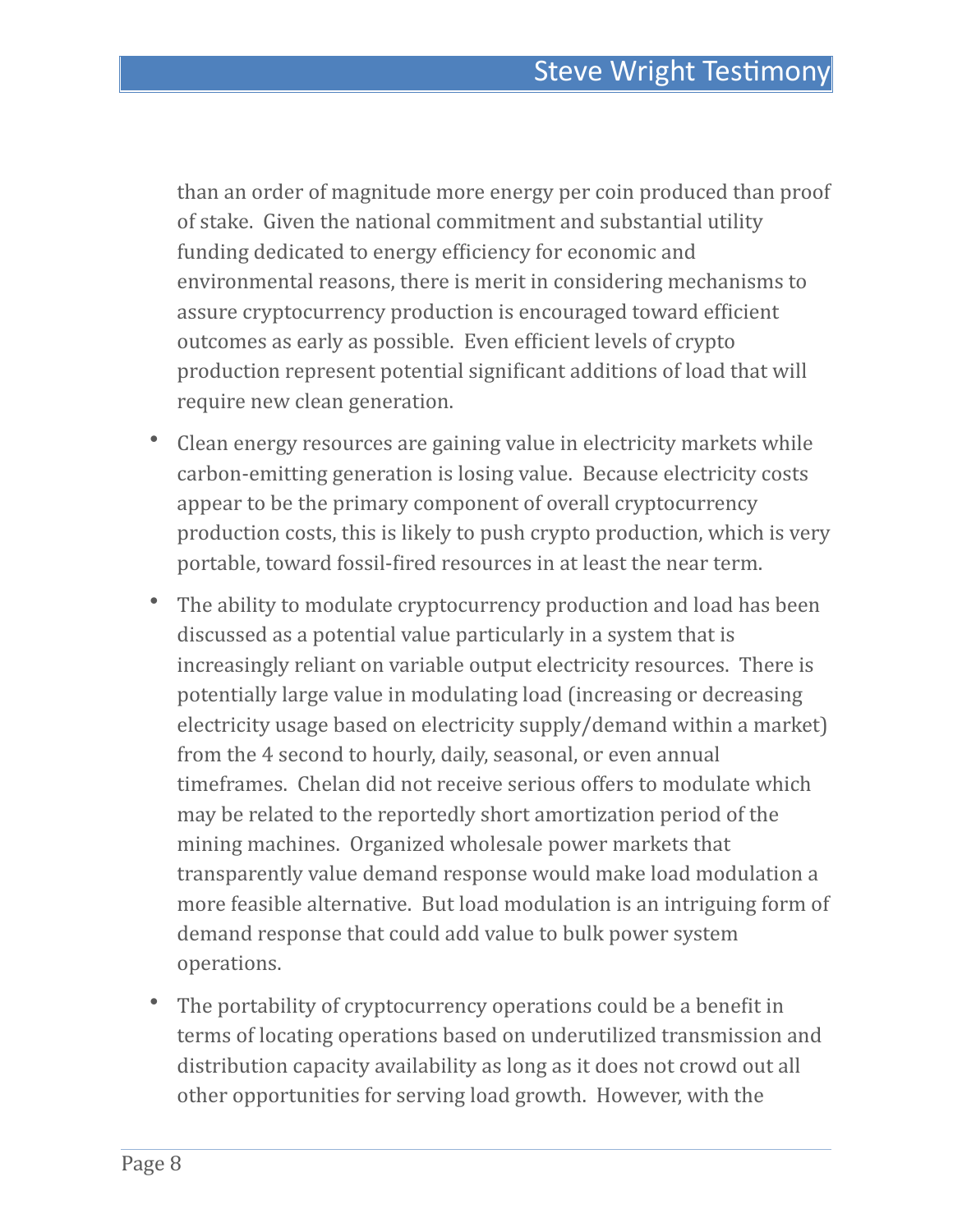tremendous national challenge to expand transmission in order to increase and integrate large amounts of carbon-free emitting generation, substantial collaboration and coordination will be necessary to avoid cryptocurrency mining exacerbating an already very difficult problem.

### **CONCLUSION**

Cryptocurrency mining was a very immature industry when it arrived in Chelan County in 2014. The industry went through a growth evolution over the next four years that unveiled a unique set of load growth challenges for an electric system at both the local distribution and wholesale levels. Not managing these risks can lead to significant cost exposure for a utility's other customers. With appropriate risk assessment and mitigation this exposure can be managed. Whether cryptocurrency mining provides adequate value to overcome the cost of this necessary risk mitigation is a question yet to be answered from Chelan's experience.

There are national, regional, and state level bulk power system issues raised by Chelan's experience including how to:

- Encourage electricity efficient production of cryptocurrency,
- Achieve wholesale pricing promoting active use of demand response that may be able to take advantage of cryptocurrency production flexibility,
- Address transmission planning and expansion cost allocation procedures for new, easily portable large loads, and
- Consider the impact on carbon emission reduction strategies from cryptocurrency miners focused on least cost production strategies.